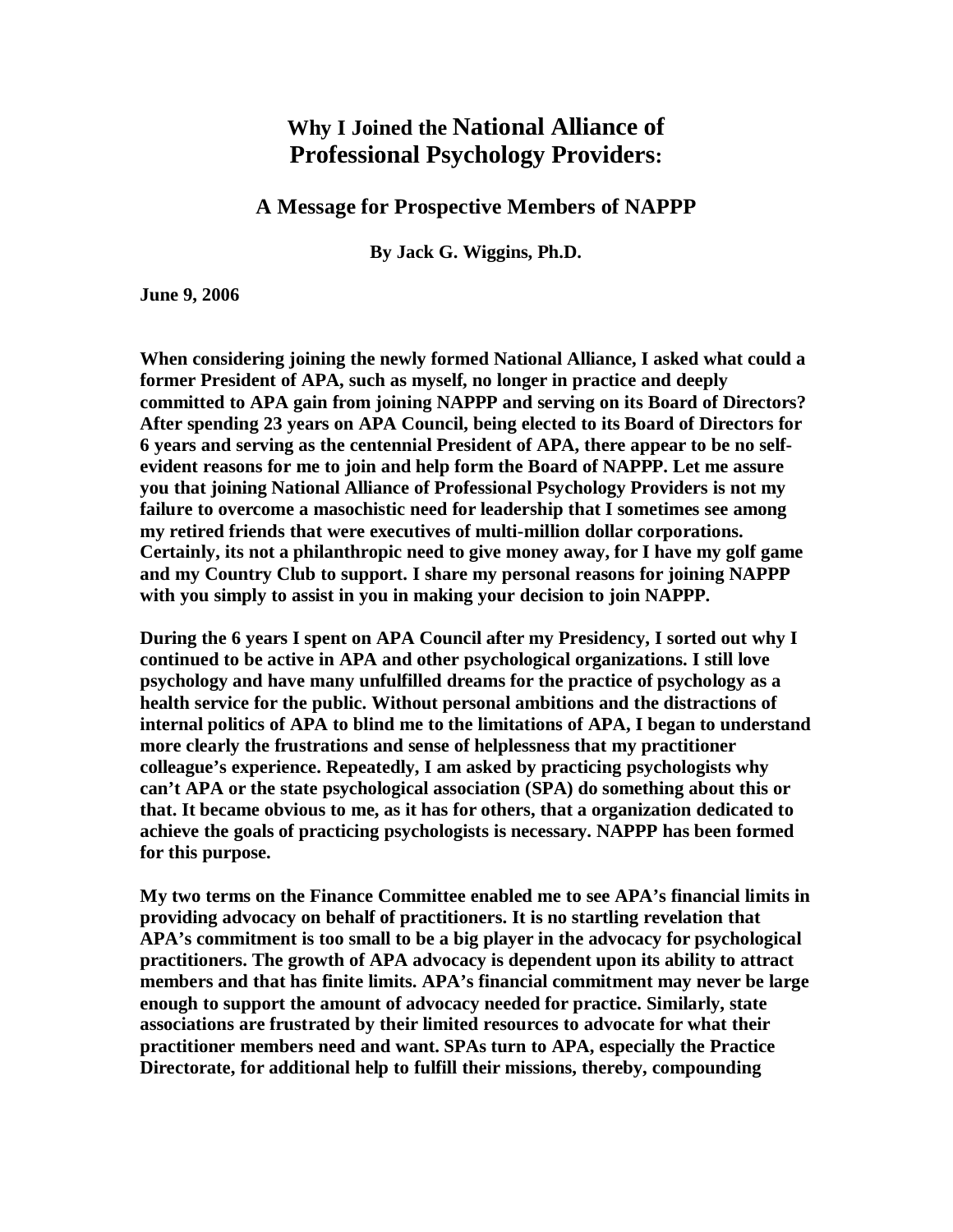**APA's problem**. **Forming** *real and productive alliances* **with other organizations is the obvious solution to increasing the advocacy needed by practicing psychologists. Alliances and coalitions that work to the benefit of some at the expense of others is not an "alliance" or a "coalition".**

**I joined NAPPP because it is about creating productive alliances--- not cutting ties. Creating productive alliances increases the resources available for advocacy! As helpful as the alliances APA has with state, provincial and territorial affiliate psychological organizations has been, these alliances have not increased the money available for advocacy other than by further taxing the practitioners with more dues or special assessments. As SPAs have grown, they too have increased their dues to provide funding for needed for their operations and advocacy. Again, this funding comes from the pockets of practitioners. Even the Association for the Advancement of Psychology (AAP), our advocacy organization, has these same funding limitations. Psychologists must increase essential advocacy for practice by creating productive alliances with politically powerful organizations by combining resources. This is the mission of NAPPP to be creative in expanding alliances for advocacy for practicing psychologists.**

**I joined NAPPP because of its dedication to the unifying theme of serving practicing psychologists and their patients through advocacy. This does not negate the need for an organization like APA to serve as a common meeting ground for psychologists. However, there is a major gap in advocacy by APA that is ponderously slow due to the resolution issues of competing interests within APA and this is potentially disastrous for practitioners needing prompt response to the rapidly changing market issues. NAPPP proposes to fill that time-lag gap with expeditious advocacy solely for psychological practice. Also, NAPPP dues go directly for specified goals as an organization with clearly defined objectives. An umbrella organization, such as APA, is a composite of constituencies with divided interests deciding on how dues money is to be spent. For example, APA allocates its resources to four Directorates and to Central Office Operations. Each of the Directorates receives about the same dollar amount of their budgets for member services and about 18% of their budgets go for office overhead. Membership dues of \$261 account for about one/third of APA's total budget with two/thirds coming from publications and grant monies.**

**Practitioners pay an additional special assessment of about \$100, 18% of which goes for overhead, and the balance goes to the new APA Practice Organization (APAPO). APAPO has a 501 c-6 tax status, like most SPAs, that allows a tax credit for contributions as a business expense. APAPO's 501 c-6 tax status frees advocacy of practitioners from some of the advocacy restraints of a scientific organization under APA's 501 c-3 tax status but there are caveats. It must be noted that practitioners had to fight for 30 years internally with academic interests in APA for this change. Even now constituents of APAPO do not have a vote on practitioner interests. Further, the APAPO Board that directs advocacy is composed of the same composite group, not just practitioners, that serves in a similar capacity as the Board of Directors of APA. Practitioners point out that about 70% of the members**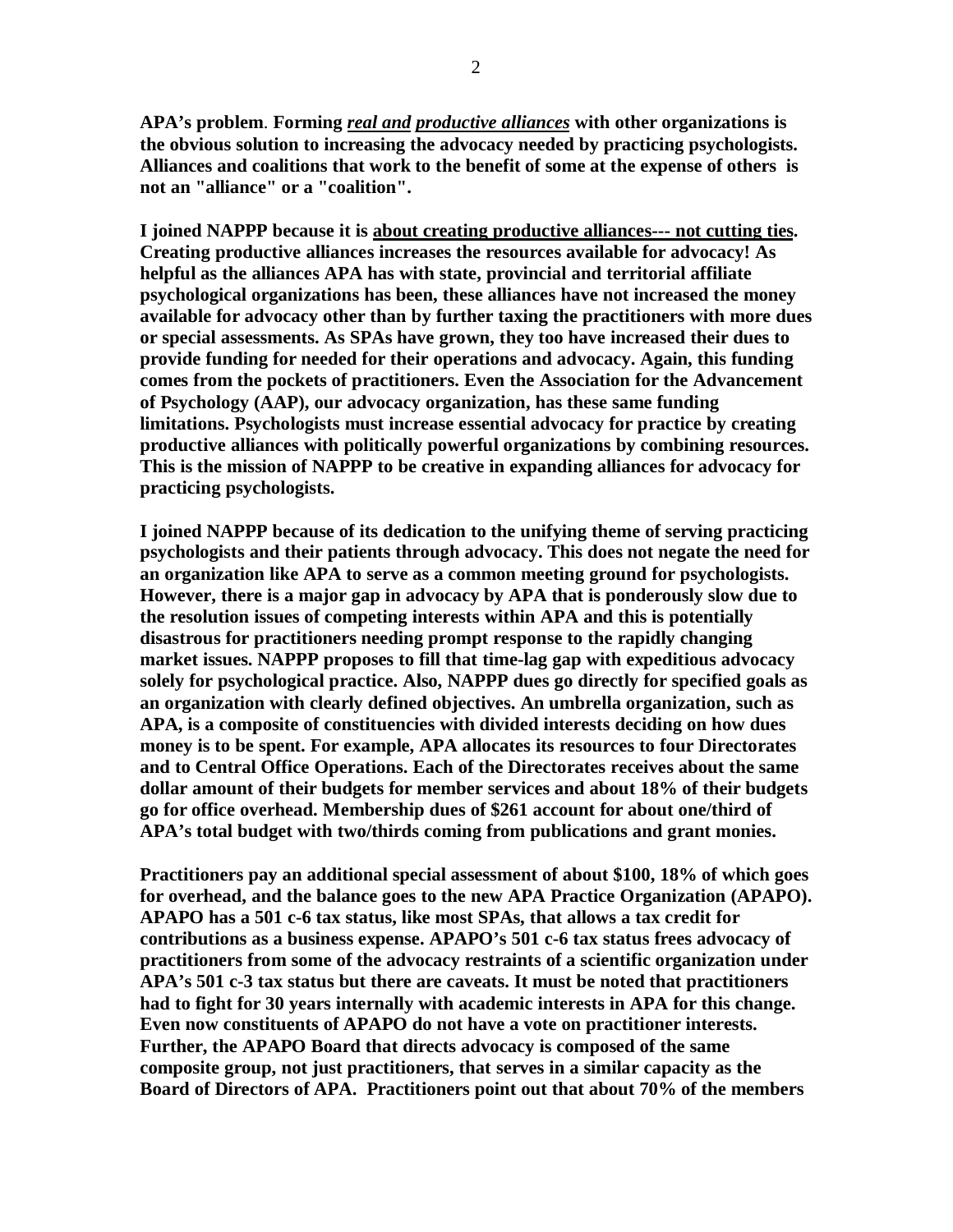**of APA earn some portion of their incomes, either directly of indirectly from health care. Practitioners feel that practice should receive a larger share of the total APA budget for advocacy. It is left up to Divisions devoted to practice to compete with other interests in APA for the practice share of the APA budget.**

**Another reason why I chose to join NAPPP is the competition among Divisions that stemmed from the competing interests in APA. The double edge sword effect of Divisions on the APA budget requires a bit of history to explain. Back in the 1960s, the growing number of practicing psychologists wanted a larger voice in APA and its Council on what and how their dues were being spent. Academic psychologists had appointed themselves as owners of science and keepers of APA's treasury to preserve scientific interests. Practitioners eventually pressured APA into creating the controversial Albee Commission that developed a plan for proportional voting. This balloting scheme of gives each member 10 votes each year to allocate to a group or divided among various groups that would best represent their interests on APA Council. Representation on APA Council would then be proportional to the number of votes each constituent group received. In theory this may seem a fair and democratic solution. Politically, this annual "Apportionment of Ballots" has had some untoward effects on practitioners. First, 40% of the APA members, mostly practitioners, are not sufficiently interested in APA politics to even select a group or join a Division to represent them. Only about 20% of the practitioners belonging to multiple Divisions actually cast ballots in the Apportionment balloting, whereas academicians tend to belong to few Divisions and vote as block. The net result is that practitioners are underrepresented on APA Council.**

**Furthermore, it is the APA Board of Directors that actually controls the Council and its members also serve on the Board of APAPO. The APA Board is elected from Council members using the Hare system of voting. The Hare system is used to assure that no one group can dominate the organization by assuring a vote on minority interests in the annual election of two new members of the Board each year. Candidates for the Board are ranked in order of preference of the voter. When the first choice of a voter achieves enough votes to be elected, the voter is not allowed to have a vote on the second candidate to be elected. Practitioners typically achieve one of the two seats available for election and academic interests gain the second. Thus, the members of the Board of Directors are equally divided with the deciding swing vote on the Board being provided by person that is elected President. While practitioners may have a plurality on the APA Board they never have full control due to the compromises necessary to obtain Board action. However, even representatives from practitioner Divisions often have academic ties that are imbued with the scientist-practitioner model of training. Thus, the APA Board is always weighted toward the scientist-practitioner model. I will say more about the scientist –practitioner model of training on practitioners later but first some words about Divisional dues.**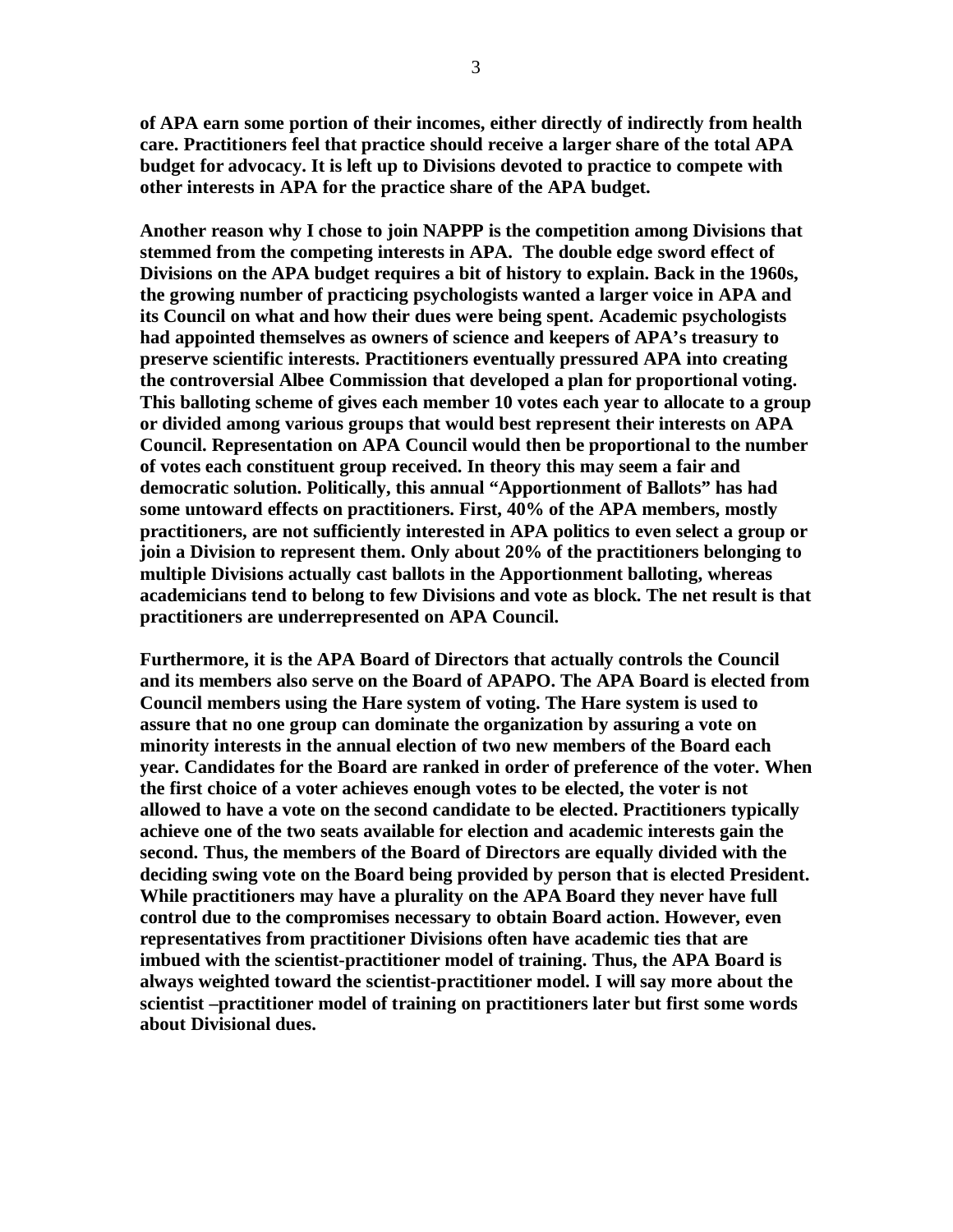**Practitioners eager for advocacy their special practices and more representation formed special function Divisions that charge significant dues. Divisions composed of members with academic interests have focused on simply electing members to APA Council. These Divisions have limited agendas, have kept their dues low and are partially subsidized by universities. Psychologists who join a Division are likely to join several Divisions with annual dues totaling \$100 or more. Some psychologists pay well over \$600 in APA dues, special assessments, Division memberships, state association fees and other dues. Unfortunately, joining more Divisions and paying more dues to Divisions does not increase advocacy for practice. Divisions can only influence how their interests are dealt within the APA budget. Divisions as members of APA as a 501 c-3 tax exempt scientific organization are restricted from advocacy because such activity counts against the relatively small amount APA can spend on advocacy. Each Division tends to create its own mini-bureaucracy and engages in the politics of electing officers and committee appointments and competing for members that may distract the membership from the stated mission of the Division. Thus, Divisions have had a splintering effect rather than developing the central theme of advocacy for practice and serving the public interest. Viewed in this context it is clear why I joined NAPPP as an organization focused on advocacy for psychological practice.**

**Another key point for me to join NAPPP was the Board of Educational Affairs' (BEA) attempt to limit training in prescriptive authority (RxP) for psychologists with postdoctoral Master Degree training. This had nothing to do with the high quality of certificate training in RxP and was strictly power politics to preserve academic control over money for RxP training for the economic benefit of academicians. About one thousand psychologists have completed their RxP training by the approved APA RxP model that has been in place for a decade. Shifting to a postdoctoral MA degree requirement for licensure as a prescribing psychologist would disenfranchise these psychologists with the commitment and the courage to take the necessary training before any state had passed RxP legislation. RxP training leading to a postdoctoral Master degree is about double the cost of the same training taught through distance learning and does not result in higher scores on the Psychopharmacology Examination for Psychologist (PEP). Even postdoctoral RxP Master degree programs use some forms of distance learning BEA's action is simply another attempt by academic psychologists to control practitioners.**

**The scientist-practitioner training model has been then source of conflicts between practitioners and academic trainers of psychologists almost from its inception nearly 60 years ago. As self-appointed owners of science, academic trainers have attempted to regulate and control the practice of psychology in variety of ways. For example, university-based psychologists opposed the licensing laws giving psychological practitioners authority to diagnose, treat mental disorders and rehabilitate people with mental conditions. In this same laws, Academic psychologists got themselves exempted from licensing while reserving places for university-based psychologists on state licensing boards. University-based psychologists supported licensing laws that required additional postdoctoral**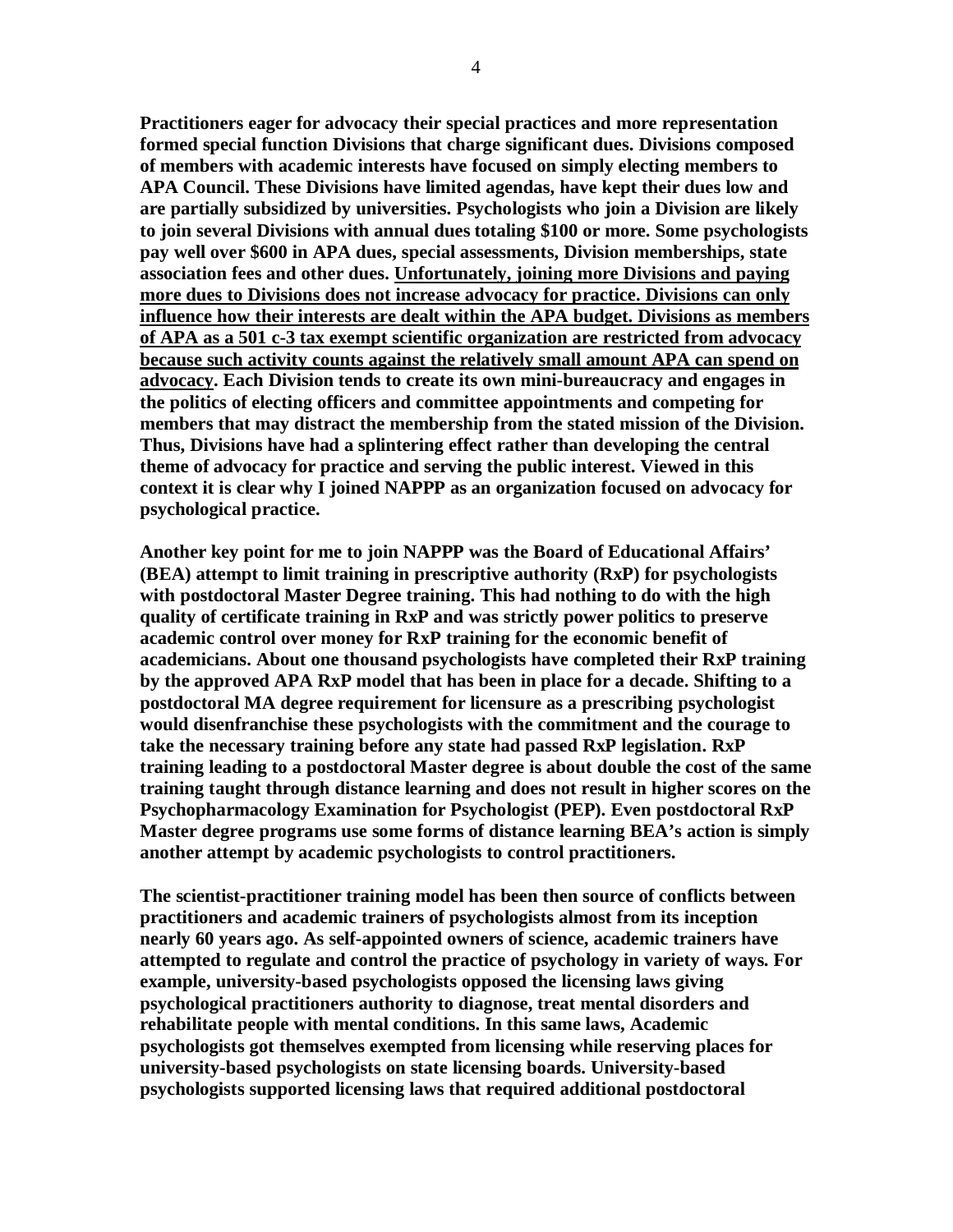**experience (that was not provided by universities) before psychologists with doctoral degrees could even sit for licensing examinations.**

**In contrast to restrictive actions taken on state licensing laws for psychologists academics allowed themselves great freedoms when defining core curricula for training in clinical psychology. Each institution can define its training in clinical psychology using the rationale of "academic freedom for scientific inquiry." There is little effort toward creating a core curriculum for clinical practice where training outcomes can be measured, tested and used to improve training. APA Accreditation Guidelines for training are couched in generic language to prevent stepping on each other's training toes. Clinical training guidelines avoid of using the term "psychotherapy" as a training program requirement. Instead the expression of "treatment interventions" is used.**

**Failure to include the term "psychotherapy" has resulted in problems in obtaining reimbursement from insurance plans for their patients of psychologists. It has also contributed to claims for insurance reimbursement for counseling by Master-level counselors trained in these same academic settings but unregulated by the APA Committee on Accreditation. The APA Committee on Accreditation is composed primarily of psychologists employed by academic institutions creating a case of the "fox guarding the hen house." It is only in recent years that practitioners have been added to the membership of this Committee.**

**Serving on the Accreditation Committee seems to appeal to those that like to regulate the behavior of others but not necessarily themselves. Some of this characteristic is also seen those academicians calling for "evidenced-based practice" guidelines. It is my contention that psychology must start with "***evidence-based curricula´ that demonstrate the value of course requirements in clinical training rather than training manuals by which practicing psychologists must abide or else be labeled ³unscientific.´* **The present accreditation system allows universities to require courses for clinical training that have limited value to diagnosing and treating psychologists but are available for general graduate education. This academic scheme funds teaching positions for university professors and adds to university coffers. However, this use of curricula for self-interest unnecessarily inflates the cost of clinical training of graduate students and is used to avoid offering psychopharmacology training in graduate clinical programs.**

**Psychological practice is about serving public needs. Practitioners have no hidden agendas that they need to cloak under the mantle of science. NAPPP is focused on creating alliances. It has been my experience the pontificating about science turns legislators off and makes it more difficult to form effective alliances with business people and government agencies. Psychologists must create productive alliances that make treatment accessible, practical and more transparent through public education and direct demonstration. Psychologists' claims to science should be selfevident from their training for practice. In my experience use of the term science is**